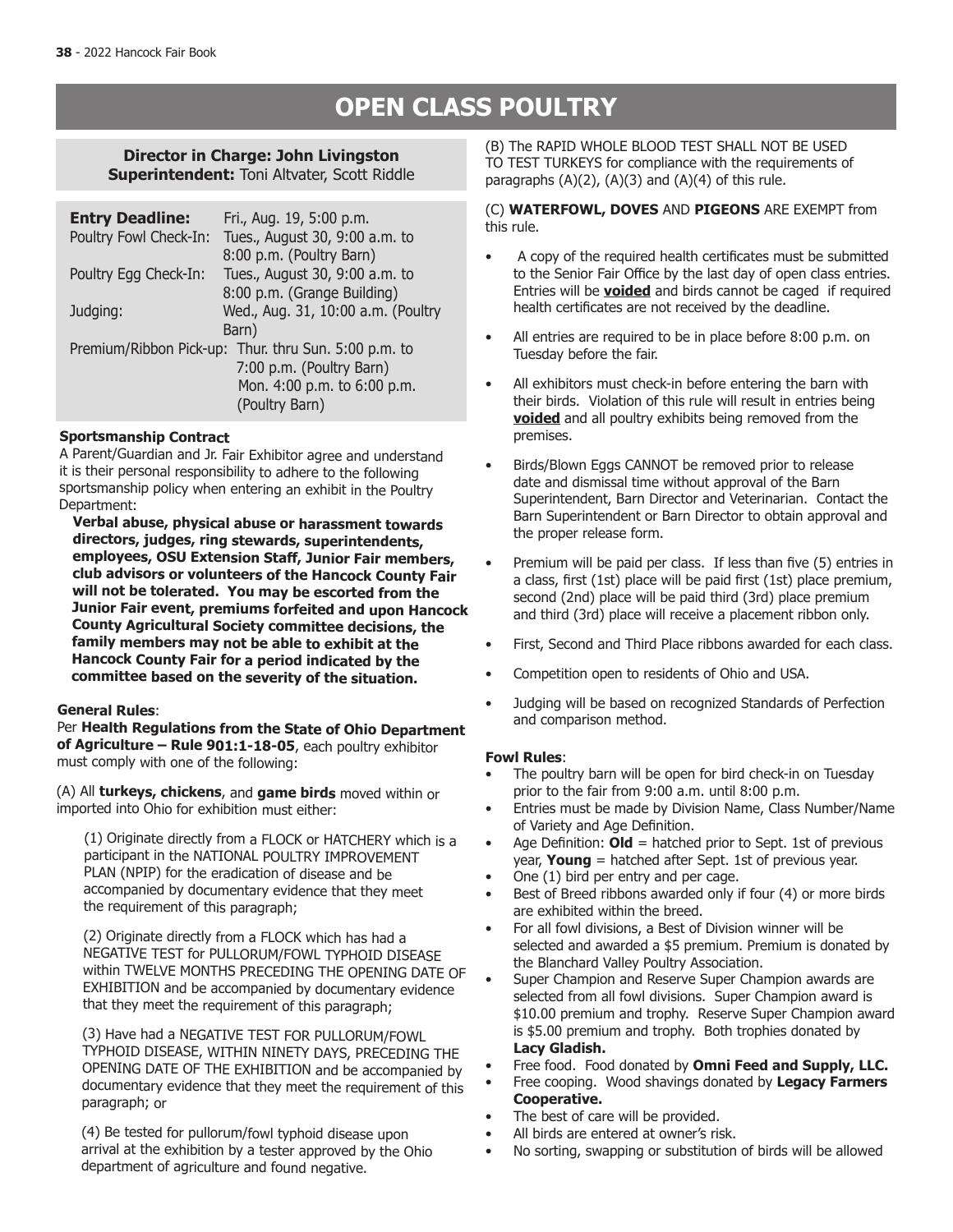# **OPEN CLASS POULTRY - Cont'd.**

once checked-in at the Fair. Once a bird is checked-in, the bird CANNOT be replaced with a different bird.

## Abbreviations:

- AOV = Any Other Variety
- $SC =$  Single Comb
- RC = Rose Comb
- BD = Bearded
- NB = Non-Bearded

## **Egg Rules:**

- The grange barn will be open for egg check-in on Tuesday prior to the fair from 9:00 a.m. until 8:00 p.m.
- Entries must be made by Division Name and Class Number.
- The breed producing the eggs should be noted in entry description.
- Three (3) eggs per entry.
- Only two (2) entries per person per class.
- NO store-bought eggs permitted.
- Entry will be displayed as specified by Barn Superintendent.
- Mottled or Speckled eggs are to be entered in the appropriate **'Other'** class.
- Judging elements will include: color, shape, size, shell texture, uniformity, freshness, appearance.
- **Decorated Egg Rules:** Eggs WILL NOT be released to exhibitor once checked-in.
- The Grange Building will be open for decorated egg check-in on Tuesday prior to the fair from 9:00 a.m. until 8:00 p.m.
- Entries must be made by Division Name and Class Number.
- • Class is determined by exhibitor's age on January 1st of the current year.
- Only one (1) entry per person per class.
- Entry must be  $12''$  x  $12''$ . Larger entries will be disqualified.
- Entry must have been created by the exhibitor.
- Entry may contain more than one  $(1)$  egg.
- Any size eggs may be used.
- Eggs must be blown or fresh.
- Eggs can be painted, adorned with beads, colored paper, shells and other materials.
- Cannot use materials that will spoil, rot or mold during the exhibit.
- The outline of the egg must be maintained and the shape must be recognizable.
- Judging elements will include: artistic effect, originality, quality of construction, use of color and use of materials.
- Fresh eggs WILL NOT be released to exhibitor once checkedin. They will be disposed of by either the Barn Director or the Barn Superintendent.

## **LARGE FOWL**

## Entry Fee: \$1.50 per head Premium: Paid to 1st, 2nd & 3rd placing

## **Age Definition (Enter with Class Number)**

- **C = Cock (old male bird)**
- **K = Cockerel (young male bird)**
- **H = Hen (old female bird)**
- **P = Pullet (young female bird)**

## **Division A - American Class (Include Age Definition)**

# **Class**

- 01 Barred Plymouth Rock<br>02 White Plymouth Rock
- 02 White Plymouth Rock<br>03 Buff Plymouth Rock
- **Buff Plymouth Rock**
- 04 AOV Plymouth Rock<br>05 White Wyandotte
- 05 White Wyandotte<br>06 Black Wyandotte
- 06 Black Wyandotte<br>07 Buff Wyandotte
- 13 AOV Jersey Giant<br>14 New Hampshire 14 New Hampshire<br>15 AOV American

09 SC Rhode Island Red<br>10 RC Rhode Island Red 10 RC Rhode Island Red<br>11 Buckeye

12 Black Jersey Giant<br>13 AOV Jersey Giant

- **Buff Wyandotte**
- AOV American

11 Buckeye<br>12 Black Jer

- 08 AOV Wyandotte
- 

05 AOV Sussex<br>06 Black Austra 06 Black Australorp<br>07 AOV English **AOV English** 

## **Division B - Asiatic Class (Include Age Definition)**

#### **Class**

- 01 AOV Brahma
- 02 AOV Cochin
- 03 AOV Langshan

## **Division C - English Class (Include Age Definition)**

#### **Class**

- 
- 01 Buff Orpington<br>02 White Orpington
- 02 White Orpington<br>03 AOV Orpington
- 03 AOV Orpington<br>04 Speckled Sussex Speckled Sussex
- 

## **Division D - Mediterranean Class (Include Age Definition)**

#### **Class**

- 01 SC Light Brown Leghorn 02 RC Light Brown Leghorn 04 RC White Leghorn 05 SC Ancona
- 03 SC White Leghorn 06 AOV Mediterranean

## **Division E - Continental Class (Include Age Definition)**

# **Class**

Welsummer 02 AOV Faverolle 03 AOV Maran<br>04 AOV Contine AOV Continental

## **Division F - All Other Standard Breeds Class (Include Age Definition)**

# Class<br>01

- 01 AOV Modern Game<br>02 AOV Old English Gar
- 05 AOV Standard Breed
- 
- 04 AOV Ameraucana
- 
- 
- 02 AOV Old English Game
- 03 AOV Araucana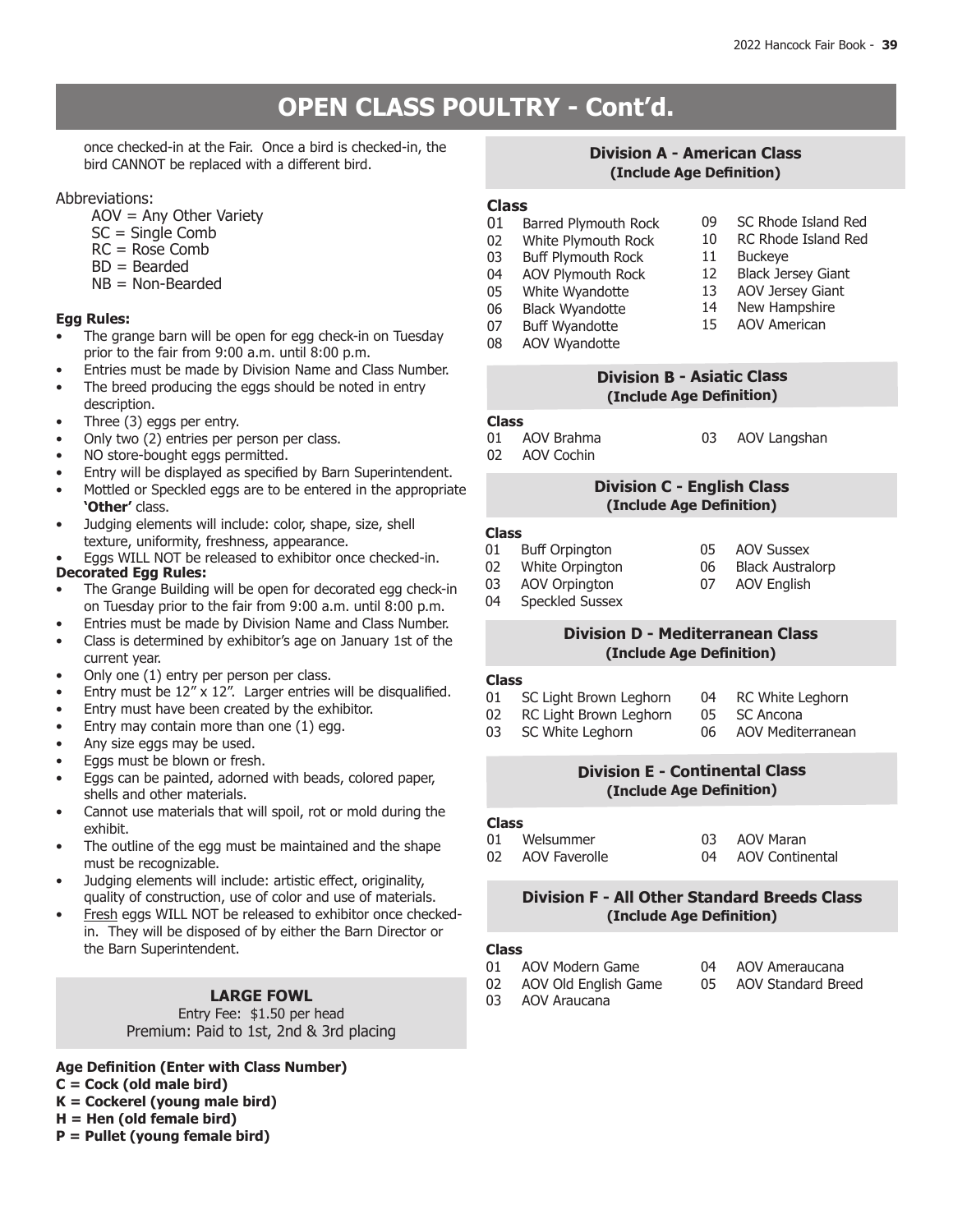# **OPEN CLASS POULTRY - Cont'd**

# **BANTAM**

Entry Fee: \$1.50 per head Paid to 1st, 2nd & 3rd placing

## **Age Definition (Enter with Class Number)**

- **C = Cock (old male bird)**
- **K = Cockerel (young male bird)**
- **H = Hen (old female bird)**
- **P = Pullet (young female bird)**

### **Division G - Game Bantam Class (Include Age Definition)**

#### **Class**

- 01 Black Breasted Red Modern 06 Blue Breasted Red Old
- 02 Brown Red Modern
- **English**
- 03 AOV Modern Game
- 07 Wheaten Old English
- 04 Black Old English
- 05 Black Breasted Red Old English
- 08 White Old English 09 AOV Old English Game
- **Division H Single Comb Clean Legged (SCCL) Bantam Class**

## **(Include Age Definition)**

#### **Class**

- 01 Black Tailed White **Japanese**
- 06 Columbian Plymouth
- 02 New Hampshire 03 Barred Plymouth Rock
- Rock
- 07 Partridge Plymouth Rock<br>08 Black Plymouth Rock
- 08 Black Plymouth Rock<br>09 AOV Plymouth Rock
- 04 Blue Plymouth Rock<br>05 Buff Plymouth Rock **Buff Plymouth Rock**
- 09 AOV Plymouth Rock<br>10 AOV SCCL AOV SCCL

## **Division I - Rose Comb Clean Legged (RCCL) (Include Age Definition)**

#### **Class**

- 01 Quail Belgian BD d'Anver
- 02 AOV Belgian BD d'Anver
- 03 Black Rosecomb
- 04 Blue Rosecomb
- 05 Golden Sebright<br>06 Silver Sebright
- Silver Sebright
- 08 Buff Wyandotte<br>09 Partridge Wyand Partridge Wyandotte 10 White Wyandotte 11 AOV Wyandotte<br>12 AOV RCCL

07 Black Wyandotte

AOV RCCL

## **Division J - All Other Combs Clean Legged (AOCCL) Bantam Class (Include Age Definition)**

#### **Class**

- 01 Buckeye 02 AOV Cornish
- 05 AOV Polish
- 06 AOV Sumatra 07 AOV AOCCL
- 03 BD Buff Laced Polish
- 04 NB White Crested Black Polish

## **Division K - Feather Legged Bantam Class (Include Age Definition)**

# **Class**

- NB Porcelain Booted 02 AOV NB Booted
- 
- 03 Black Belgian BD d'Uccle<br>04 Millie Fleur Belgian BD Millie Fleur Belgian BD
- d'Uccle
- 
- 05 White Belgian BD d'Uccle<br>06 AOV Belgian BD d'Uccle 06 AOV Belgian BD d'Uccle
- 07 Buff Brahma
- 
- 08 AOV Brahma<br>09 Black Cochin
- 14 BD White Silkie

10 AOV Cochin 11 AOV Faverolle

12 Frizzle<br>13 BD Blag

- 15 BD Buff Silkie 16 BD Splash Silkie
- 
- 
- 
- Black Cochin
- 17 AOV BD Silkie 18 AOV NB Silkie
- 
- 19 AOV Feather Legged

BD Black Silkie

## **WATERFOWL**

Entry Fee: \$1.50 per head Paid to 1st, 2nd & 3rd placing

**Age Definition (Enter with Class Number) odr = Old Drake (old male duck) ydr = Young Drake (young male duck) odu = Old Duck (old female duck) ydu = Young Duck (young female duck)**

## **Division L - Heavy Duck Class (Include Age Definition)**

#### **Class**

- 01 White Pekin
- 02 Gray Rouen
- 03 Black Muscovy<br>04 Blue Muscovy
- **Blue Muscovy**
- 05 Chocolate Muscovy 06 Silver Appleyard
	-
- 07 Saxony<br>08 AOV He
	- **AOV Heavy Duck**

## **Division M - Medium Duck Class (Include Age Definition)**

# **Class**

01 Black Cayuga<br>02 Mbite Crested White Crested  $03$  Buff 04 AOV Medium Duck

## **Division N - Light Duck Class (Include Age Definition)**

#### **Class**

- 01 White Runner<br>02 Penciled Runn
- Penciled Runner
- 
- AOV Runner
- 05 Khaki Campbell<br>06 Welch Harleguir Welch Harlequin
- 07 AOV Light Duck
- 

- -

- 03 Gray Runner<br>04 AOV Runner
-